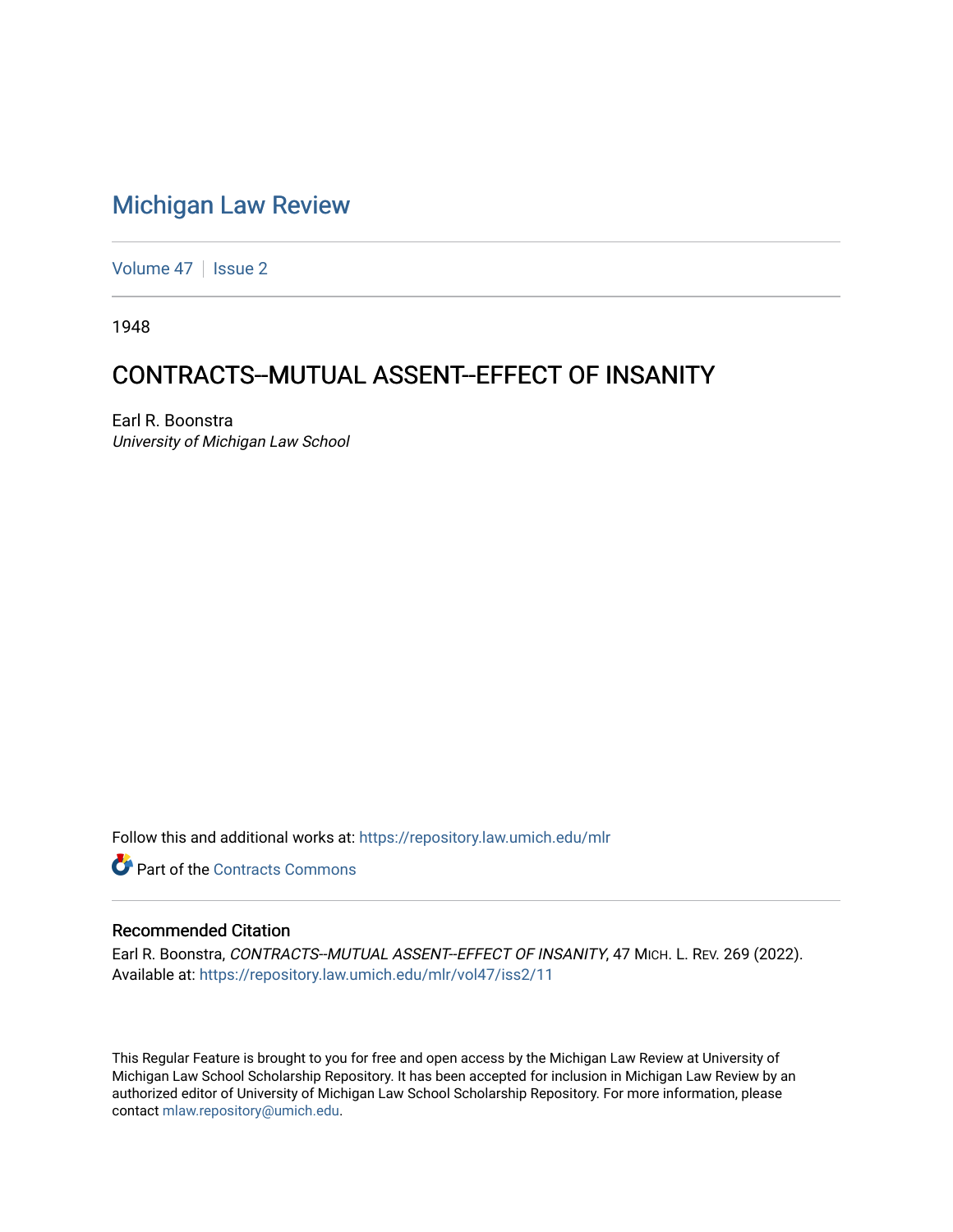CONTRACTS-MUTUAL ASSENT-EFFECT OF INSANITY-Defendant listed a hotel with plaintiff, a broker, who procured a purchaser. Defendant refused to sell and pleaded insanity in defense to an action for a commission. The jury was charged to hold for defendant if it found defendant mentally incapable of entering into the contract. On appeal from a judgment for defendant, *held,*  the instruction was erroneous. The unadjudicated insanity of one of the parties is not sufficient reason for setting a contract aside where the executed contract was made in good faith, for a fair consideration, and without notice of infirmity, and if the parties cannot be restored to their original positions. *Perper v. Edell,*  (Fla. 1948) 35 S. (2d) 387.

Courts are in conflict as to whether a contract entered into by a person who has not been adjudicated insane is voidable on condition,<sup>1</sup> void ab initio,<sup>2</sup> or

1 Sparrowhawk v. Erwin, 30 Ariz. 238, 246 P. 541 (1926); Farrior v. Hughes-Law Lumber Co., II3 Fla. 209, 151 S. 377 (1933); Haddock v. Callahan Grocery Co., 163 Ga. 204, 135 S.E. 747 (1926); National Metal Edge Box Co. v. Vanderveer, 85 Vt. 488, 82 A. 837 (1912); 46 A.L.R. 416 (1927); 95 A.L.R. 1442 (1935); WILLISTON, CONTRACTS, rev. ed., 251 (1936).

<sup>2</sup> Dexter v. Hall, 15 Wall. (82 U.S.) 9 (1872); Sothern v. United States, (D.C. Ark. 1926) 12 F. (2d) 936; Metropolitan Life Ins. Co. v. Bramlett, 224 Ala. 473> 140S. 752 (1932).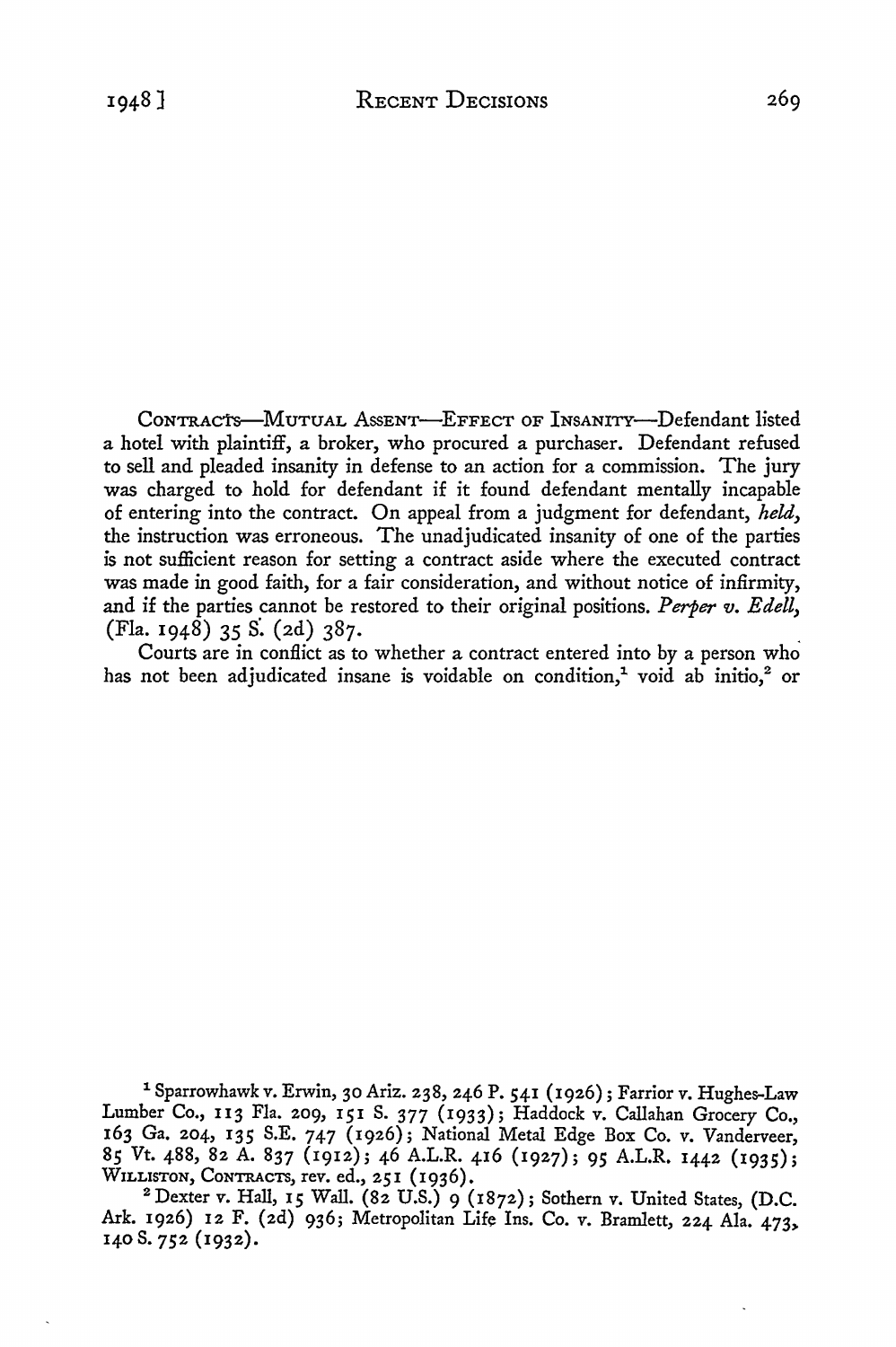valid.<sup>8</sup> The principal case represents the great weight of authority. Two principal reasons support the decisions that the contract is voidable: $4$  a mental incompetent is not to receive a benefit without performing on his part; and where loss must be borne by one of two innocent persons, it should be borne by the one who occasioned it. It should be noted that the courts are not so much concerned with enforcing the promises as they are with preventing inequities. Moreover, enforcement is not at variance with the present day objective mutual assent theory of contracting.<sup>5</sup> This doctrine of voidability, on condition represents a middle course designed to protect those who have not been adjudicated insane from fraud and overreaching, while at the same time giving a measure of protection to the innocent party with whom the contract was made. The doctrine of voidness ab initio is the chief opponent of the majority view, and it is logically supported by the older subjective theory of mutual assent.<sup>6</sup> The federal courts were the bulwark of this minority holding,<sup>7</sup> although more recent decisions had criticized,<sup>8</sup> limited,<sup>9</sup> and distinguished<sup>10</sup> the doctrine.<sup>11</sup> It is submitted that this doctrine might well be carefully re-examined *in* the light of commercial contract needs. At the other extreme is the English view that where the opposite party is without knowledge of the insanity the contract is valid.12 English courts enforce executory contracts made by a mental incompetent,<sup>18</sup> something our courts uniformly refuse to  $do$ ,<sup>14</sup> although there is dictum tending in that direction.<sup>15</sup> Although American courts are hesitant to find a valid contract, they do permit alternate modes of recovery. Where necessaries are furnished<sup>16</sup> or services rendered<sup>17</sup> under a contract, a quasi-

8 Imperial Loan Co. v. Stone, 66 L.T.R. 556, [1892] I Q.B. 599; York Glass Co. v. Jubb, 134 L.T.R. 36, 42 T.L.R. I (1925); II CAN. B. REv. 600 at 616, 622  $(1933)$ .

 $4$  Flach v. Gottschalk, 88 Md. 368, 41 A. 908 (1898); Principal case; 46 A.L.R. 416 (1927).

<sup>5</sup>WILLISTON, CoNTRAcTS, rev. ed., 22 (1936); 1 CONTRACTS RESTATEMENT, § 20 (1932); Green, "Effect of Mental Incompetency," 21 TEX. L. REV. 554 at 559 (1943).

<sup>6</sup> Green, "Public Policies Underlying the Law of Mental Incompetency," 38 MicH. L. REv. 1189 at 1202 (1940).

7 Dexter v. Hall, 15 Wall. (82 U.S.) 9 (1872).

8 Kevan v. John Hancock Mut. Life Ins. Co., (D.C. Mo. 1933) 3 F. Supp. **288.** 

<sup>9</sup> Beale v. Gibaud, (D.C. N.Y. 1936) 15 F. Supp. 1020.<br><sup>10</sup> Levine v. Whitney, (D.C. R.I. 1934) 9 F. Supp. 161.

<sup>11</sup> Erie R. Co. v. Tompkins, 304 U.S. 64, 58 S.Ct. 817 (1938), has deprived this

line of authority of particular significance today.<br><sup>12</sup> Imperial Loan Co. v. Stone, 66 L.T.R. 556, [1892] 1 Q.B. 599.<br><sup>13</sup> York Glass Co. v. Jubb, 134 L.T.R. 36, 42 T.L.R. 1 (1925).<br><sup>14</sup> Mathews v. Nash, 151 Iowa 125, 130

<sup>15</sup> Dominick v. Rhodes, 202 S.C. 139 at 152, 24 S.E. (2d) 168 (1943): "... for the law is well settled that a contract entered into with an incompetent person in good

faith without fraud or imposition, upon a fair consideration, will be supported as valid."<br><sup>16</sup> Coffee v. Owens' Admr., 216 Ky. 142, 287 S.W. 540 (1926); Estate of Nielsen,

III Cal. App. 744, 296 P. 122 (1931). 17 Tock v. Tock, (Mo. 1938) 120 S.W. (2d) 169; Fitzpatrick's Committee v. Dundon, 179 Ky. 784, 201 S.W. 339 (1918).